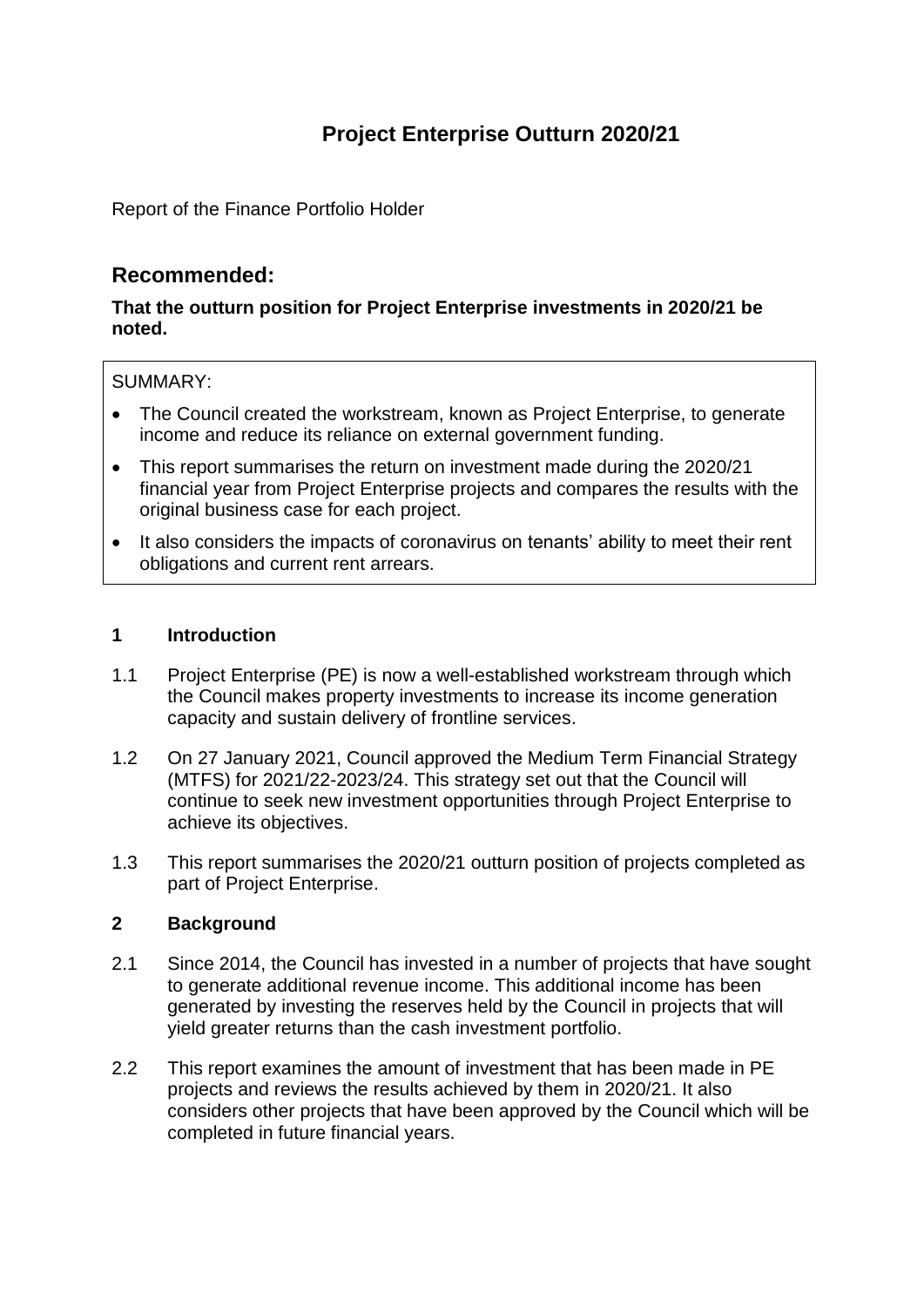- 2.3 The amount of investment in completed PE acquisitions at 31 March 2021 was £29.347M, of which £1.338M related to projects that were completed in 2020/21. Two further development projects have been approved for commencement in 2021/22.
- 2.4 The performance of PE projects can usefully be compared with the results of the Council's treasury management function. The Treasury Management Review is presented elsewhere on this agenda.
- 2.5 The purpose of this report is to account, in the public domain, for the Council's expenditure insofar as this can be done without breaching commercial confidences or impeding projects which have not yet been completed. These latter considerations necessitate a confidential annex.
- 2.6 Inevitably, over time, information will move from the confidential annex into the public report as transactions are completed.

#### **3 Corporate Objectives and Priorities**

3.1 The MTFS sets out that the Council will continue to seek out new investment opportunities through Project Enterprise, making better use of cash resources to enhance revenue returns.

#### **4 Project Enterprise Investments**

- 4.1 The following table shows a summary of the total cost of properties purchased by the Council as part of PE up to 31 March 2021.
- 4.2 Overall rental income figures and returns on investment are included in the Resource Implications section below.

|                                                | <b>Total cost</b><br>£'000 |
|------------------------------------------------|----------------------------|
| Investment properties held throughout the year |                            |
| Sopwith Park, Portway Business Park            | 912                        |
| <b>Imperial Court, Walworth Business Park</b>  | 696                        |
| Plot 88, Walworth Business Park                | 4,587                      |
| <b>Shirley Road, Southampton</b>               | 5,773                      |
| Bitterne Road, Southampton                     | 4,952                      |
| Hambridge Lane, Newbury                        | 1,670                      |
| <b>Andover Trade Park</b>                      | 6,738                      |
| Solar panels at Portway depot                  | 51                         |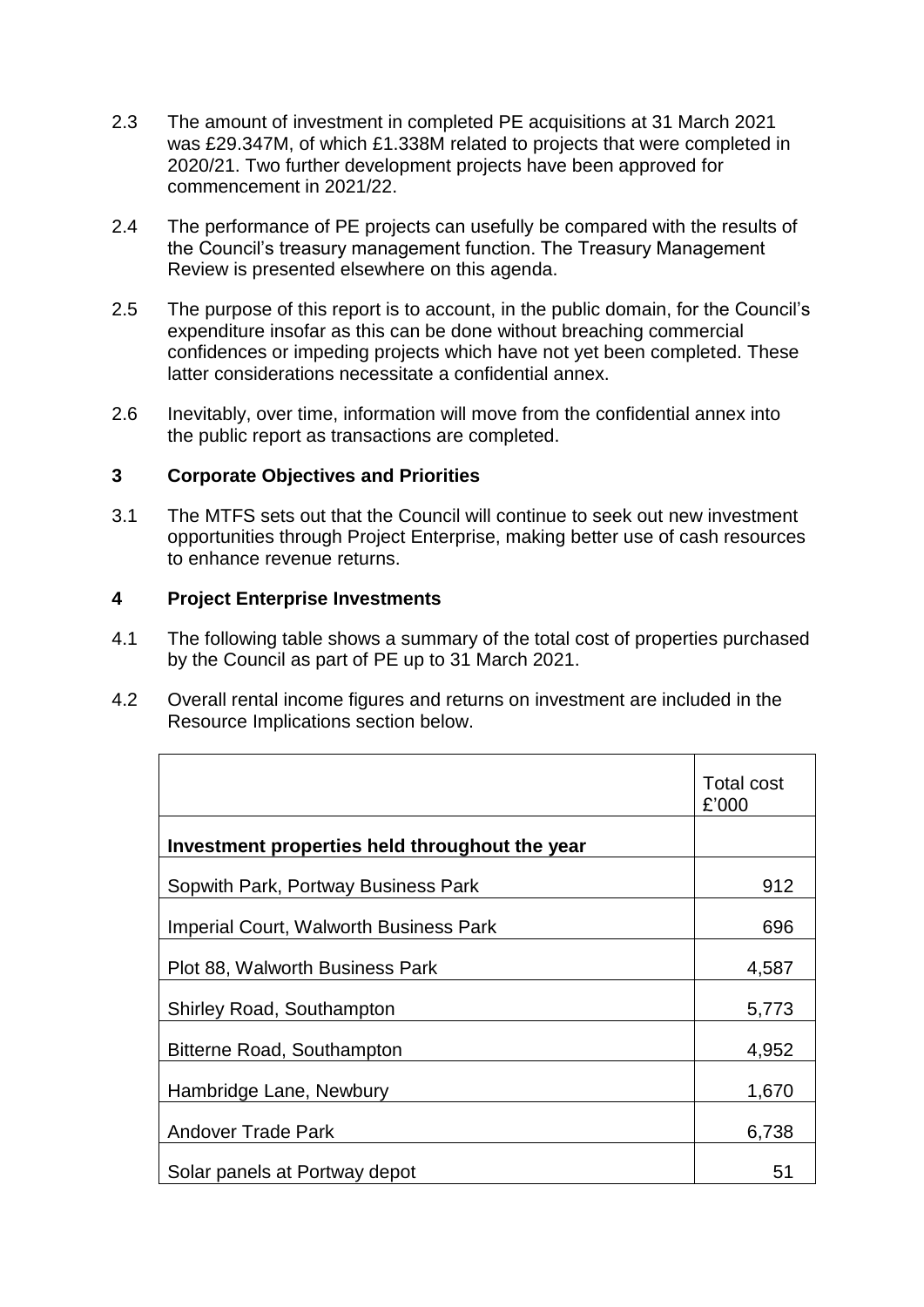| Housing purchases / development (14 houses)     | 2,630  |
|-------------------------------------------------|--------|
| <b>Sub-Total</b>                                | 28,009 |
| Investment properties completed during the year |        |
| Purchase of retail property in Andover          | 1,338  |
| Total expenditure on investment property        | 29,347 |

- 4.3 Further information, including the rental income achieved from each investment and the asset valuations as at 31 March 2021 (which are commercially confidential information) and explanations of movement from the original business cases, are shown in the confidential annex.
- 4.4 In addition to the investments listed above that have been purchased and retained by the Council, two regeneration projects have been completed in previous years and then sold to generate a one-off capital receipt. The details of those transactions are commercially sensitive and are discussed in more detail in the confidential annex.
- 4.5 Two further regeneration projects have been approved and are expected to commence in 2021/22.
- 4.6 Net rental income from PE properties held by the Council throughout 2020/21 was £2.061M.
- 4.7 This was £103,000 more than the £1.958M that was forecast in the approved business cases. The main reasons for the variance are discussed in the confidential annex.
- 4.8 The average return on investment achieved in the year was 7.2%.

#### **5 Risk Management**

5.1 This report is for information purposes so the Council's Risk management process does not need to be applied.

#### **6 Resource Implications**

#### Capital Reserves

- 6.1 All completed PE property investments have been financed from the Capital Receipts Reserve.
- 6.2 The actual expenditure for PE property acquisitions is now in excess of £29.3M. To ensure the long-term sustainability of the Capital Receipts Reserve, some of the rental income earned each year will be used to repay the reserve.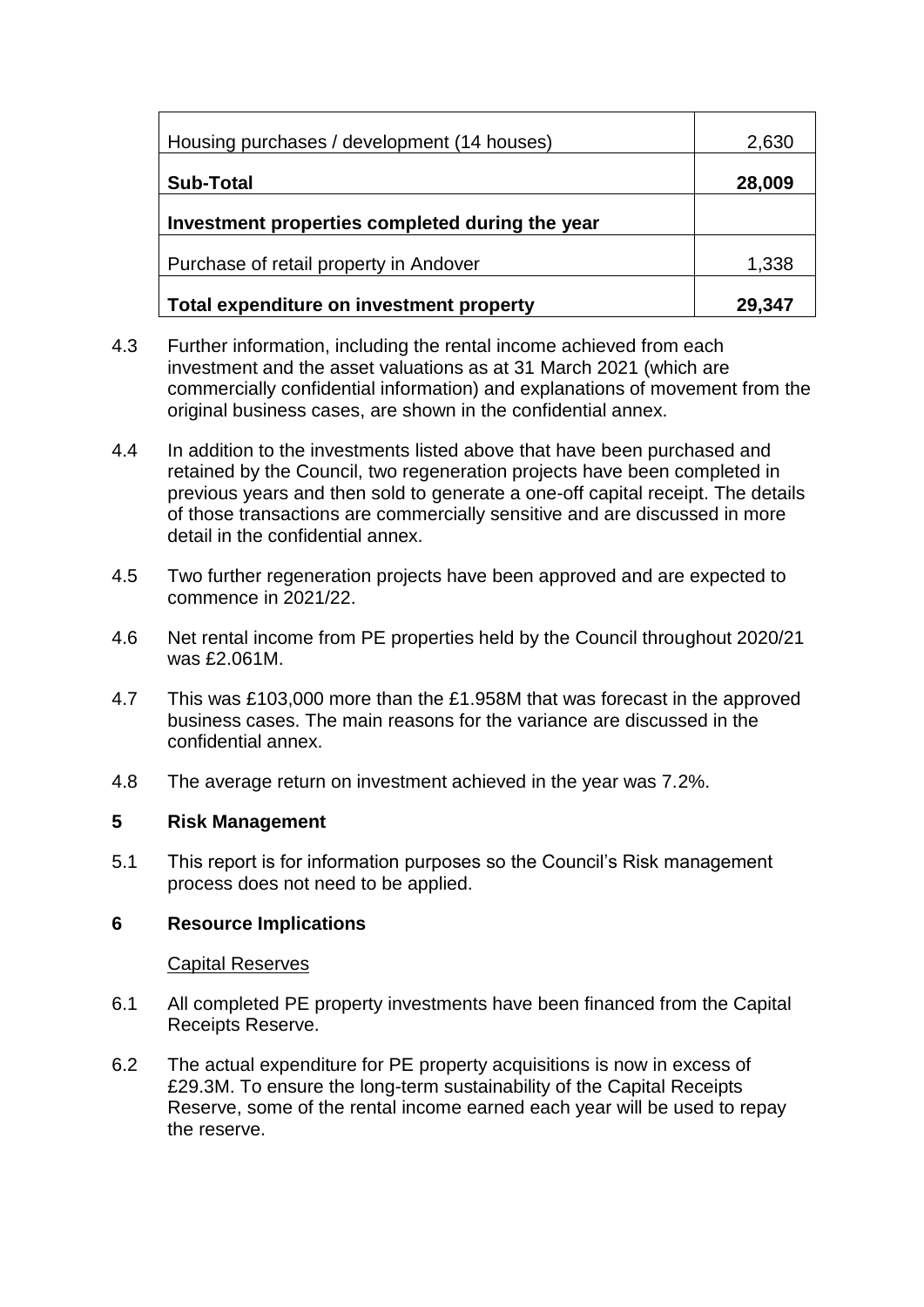- 6.3 This will be by way of a transfer equivalent to 2% of the capital expenditure, ensuring that the full capital cost is repaid over the life of the investments.
- 6.4 More information on the forecast balance of the Capital Receipts Reserve is included in the Capital Outturn report elsewhere on this agenda. This identifies £3M of approved funding for Project Enterprise projects for 2021/22.

#### Revenue Implications

- 6.5 The properties purchased above all form part of the corporate property portfolio that is managed by the Property & Asset Management Service.
- 6.6 Income from PE properties owned by the Council throughout the 2020/21 financial year generated £2.061M in rental income at an average return on investment of 7.2%. This sum is based on the gross rental payable and does not make an allowance for potential non-collection of rents from businesses adversely affected by the pandemic. At the time of writing this report, a total of £183,000 was outstanding from five tenants in respect of the 2020/21 financial year. Discussions are ongoing with those tenants to agree suitable repayment plans.
- 6.7 By comparison, the Council's cash investment portfolio generated an average return of 0.52% in the year.
- 6.8 Overall, this equates to an additional income for the Council of £1.91M as a result of the PE investments held throughout the year.

#### Forecast for 2021/22

- 6.9 There is not expected to be a significant movement in the rent levels over the next financial year and income in excess of £2M is again expected. With interest levels expected to remain low over the medium term, it is likely that the 2021/22 outturn will return a similar gain when compared to the cash portfolio.
- 6.10 The impact of the coronavirus on the economy will inevitably continue impact on some tenants' ability to meet their rent obligations and it is possible that some of those tenants will cease trading, potentially leaving the Council with holding costs associated with empty properties.

#### **7 Conclusion and reasons for recommendation**

7.1 This report reviews the performance of the investments made under the Project Enterprise programme in the 2020/21 financial year.